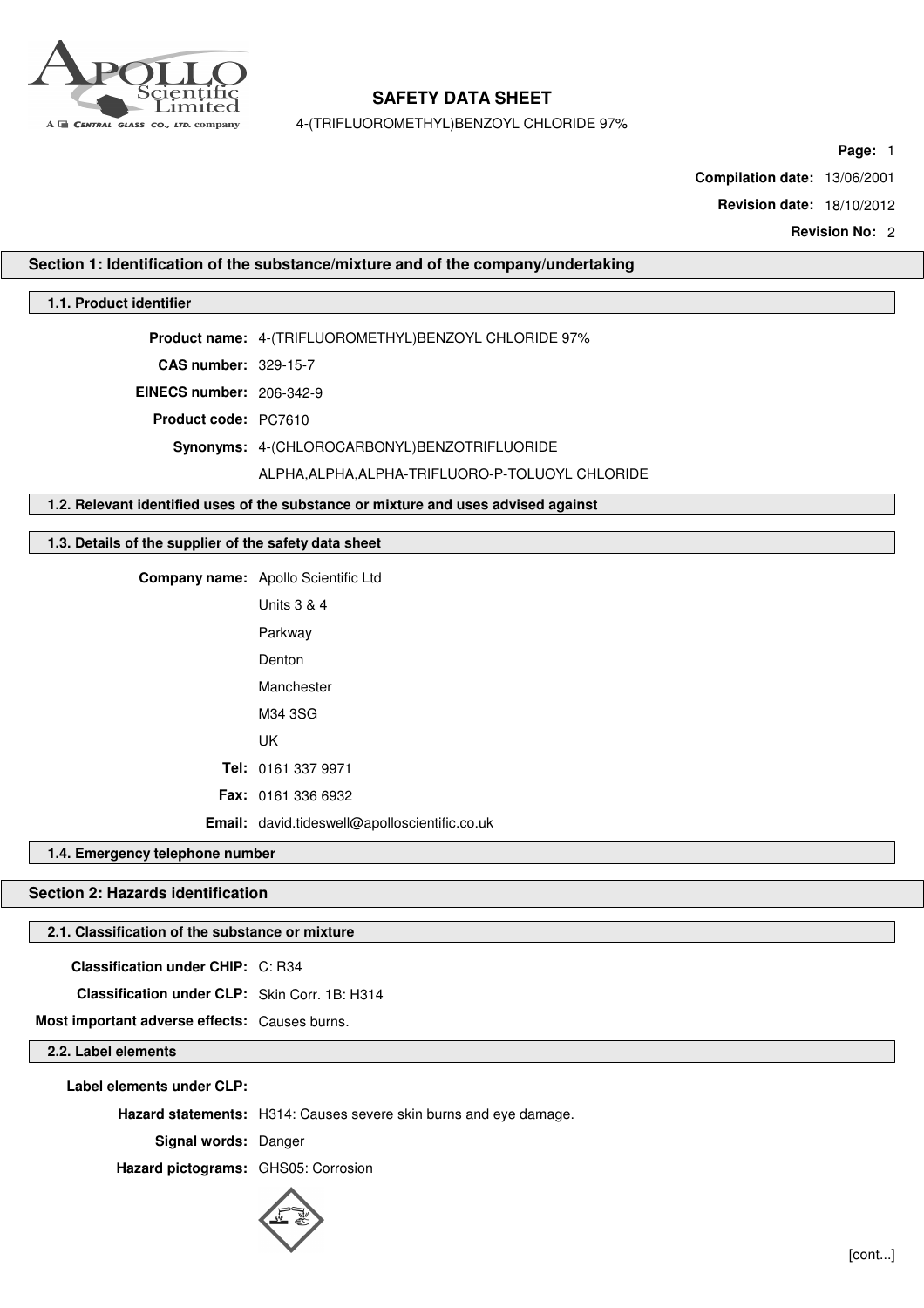# 4-(TRIFLUOROMETHYL)BENZOYL CHLORIDE 97%

|                                                                                                                   | Page: 2 |
|-------------------------------------------------------------------------------------------------------------------|---------|
| <b>Precautionary statements:</b> P280: Wear protective gloves/protective clothing/eye protection/face protection. |         |
| P309+311: IF exposed or if you feel unwell: Call a POISON CENTER or doctor.                                       |         |
|                                                                                                                   |         |
| Hazard symbols: Corrosive.                                                                                        |         |
|                                                                                                                   |         |
| <b>Risk phrases:</b> R34: Causes burns.                                                                           |         |
| <b>Safety phrases:</b> S3/7: Keep container tightly closed in a cool place.<br>S23: Do not breathe vapour.        |         |
|                                                                                                                   |         |
| medical advice.                                                                                                   |         |
| S28: After contact with skin, wash immediately with plenty of water.                                              |         |
| S36/37/39: Wear suitable protective clothing, gloves and eye / face protection.                                   |         |
| S45: In case of accident or if you feel unwell, seek medical advice immediately (show                             |         |
| the label where possible).                                                                                        |         |
|                                                                                                                   |         |

### **2.3. Other hazards**

**Other hazards:** Combustible (H227)

**PBT:** This substance is not identified as a PBT substance.

## **Section 3: Composition/information on ingredients**

## **3.1. Substances**

**Chemical identity:** 4-(TRIFLUOROMETHYL)BENZOYL CHLORIDE 97%

# **Section 4: First aid measures**

#### **4.1. Description of first aid measures**

| Skin contact: Remove all contaminated clothes and footwear immediately unless stuck to skin. |
|----------------------------------------------------------------------------------------------|
| Drench the affected skin with running water for 10 minutes or longer if substance is still   |
| on skin. Transfer to hospital if there are burns or symptoms of poisoning.                   |

- **Eye contact:** Bathe the eye with running water for 15 minutes. Transfer to hospital for specialist examination.
	- **Ingestion:** Wash out mouth with water. Do not induce vomiting. Give 1 cup of water to drink every 10 minutes. If unconscious, check for breathing and apply artificial respiration if necessary. If unconscious and breathing is OK, place in the recovery position. Transfer to hospital as soon as possible.
	- **Inhalation:** Remove casualty from exposure ensuring one's own safety whilst doing so. If unconscious and breathing is OK, place in the recovery position. If conscious, ensure the casualty sits or lies down. If breathing becomes bubbly, have the casualty sit and provide oxygen if available. Transfer to hospital as soon as possible.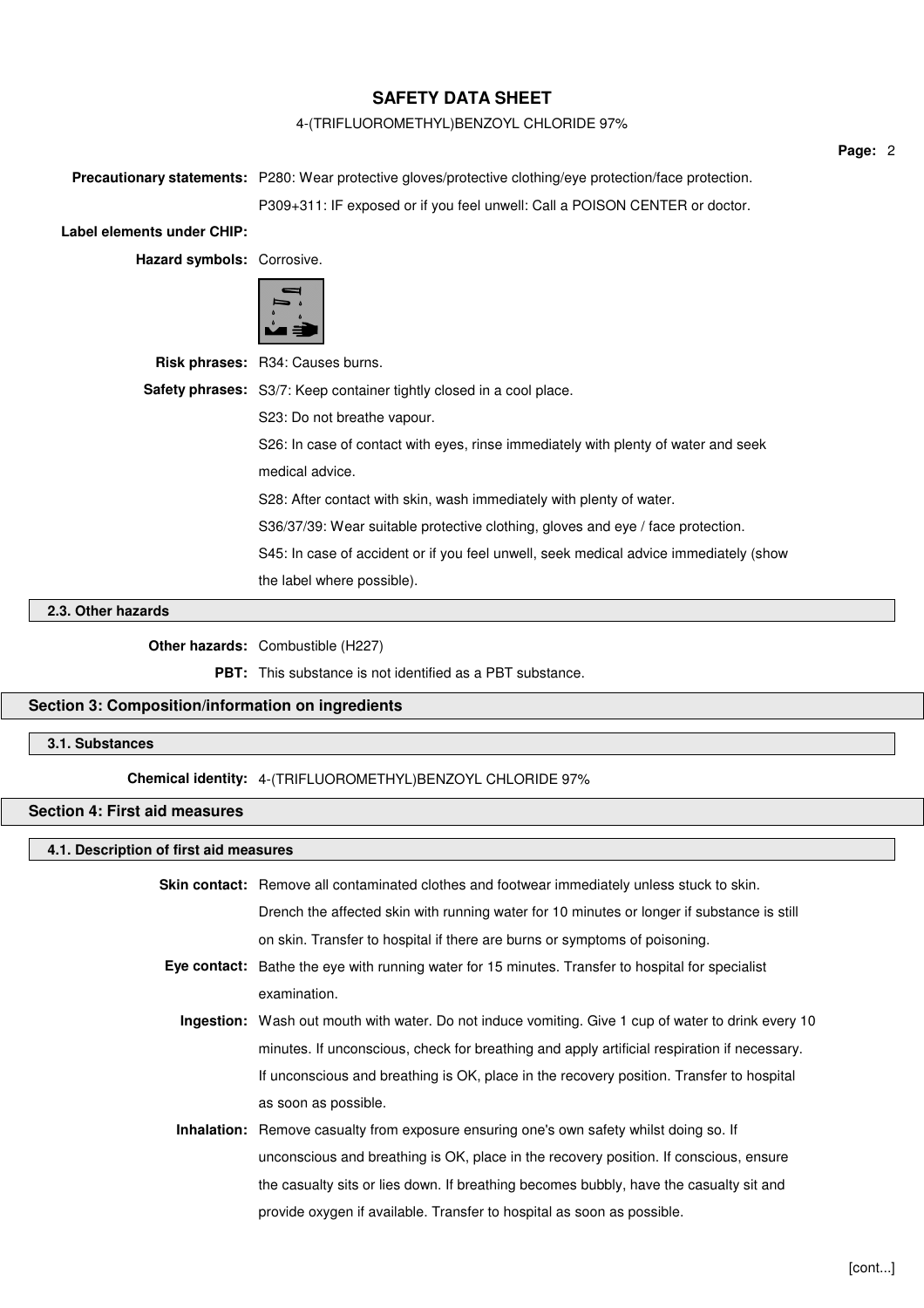### 4-(TRIFLUOROMETHYL)BENZOYL CHLORIDE 97%

### **4.2. Most important symptoms and effects, both acute and delayed**

**Skin contact:** Blistering may occur. Progressive ulceration will occur if treatment is not immediate.

**Eye contact:** Corneal burns may occur. May cause permanent damage.

**Ingestion:** Corrosive burns may appear around the lips. Blood may be vomited. There may be bleeding from the mouth or nose.

**Inhalation:** There may be shortness of breath with a burning sensation in the throat. Exposure may cause coughing or wheezing.

## **4.3. Indication of any immediate medical attention and special treatment needed**

### **Section 5: Fire-fighting measures**

#### **5.1. Extinguishing media**

**Extinguishing media:** Carbon dioxide, dry chemical powder, foam. Suitable extinguishing media for the surrounding fire should be used. Use water spray to cool containers.

### **5.2. Special hazards arising from the substance or mixture**

**Exposure hazards:** Corrosive. In combustion emits toxic fumes. Carbon oxides. Hydrogen chloride (HCl). Hydrogen fluoride (HF).

## **5.3. Advice for fire-fighters**

**Advice for fire-fighters:** Wear self-contained breathing apparatus. Wear protective clothing to prevent contact with skin and eyes.

## **Section 6: Accidental release measures**

#### **6.1. Personal precautions, protective equipment and emergency procedures**

**Personal precautions:** Notify the police and fire brigade immediately. If outside keep bystanders upwind and away from danger point. Mark out the contaminated area with signs and prevent access to unauthorised personnel. Do not attempt to take action without suitable protective clothing - see section 8 of SDS. Turn leaking containers leak-side up to prevent the escape of liquid.

#### **6.2. Environmental precautions**

**Environmental precautions:** Do not discharge into drains or rivers. Contain the spillage using bunding.

### **6.3. Methods and material for containment and cleaning up**

**Clean-up procedures:** Clean-up should be dealt with only by qualified personnel familiar with the specific substance. Absorb into dry earth or sand. Transfer to a closable, labelled salvage container for disposal by an appropriate method.

#### **6.4. Reference to other sections**

## **Section 7: Handling and storage**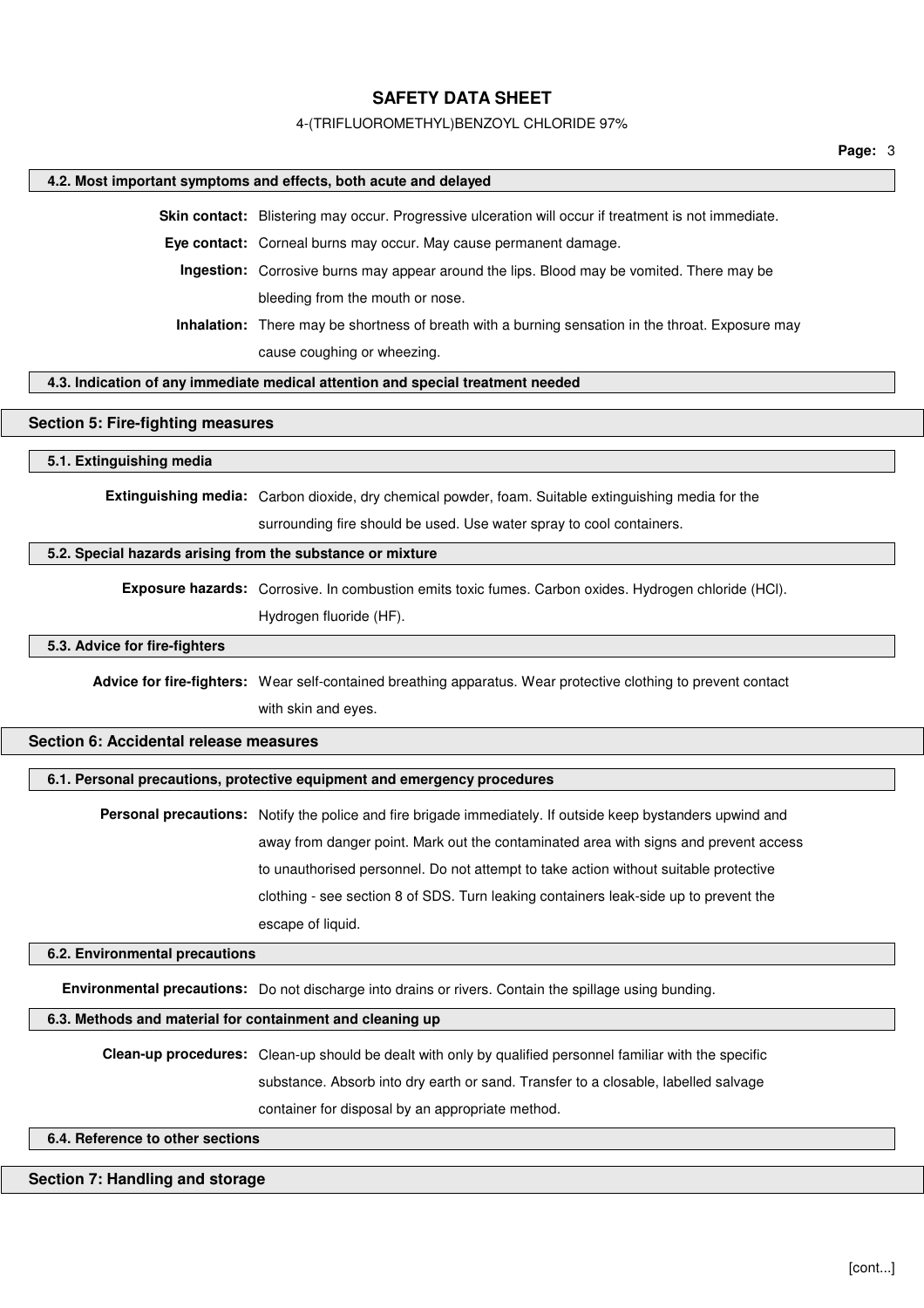# 4-(TRIFLUOROMETHYL)BENZOYL CHLORIDE 97%

|                                                            |                                                                                                                     | Page: 4 |  |
|------------------------------------------------------------|---------------------------------------------------------------------------------------------------------------------|---------|--|
| 7.1. Precautions for safe handling                         |                                                                                                                     |         |  |
|                                                            | Handling requirements: Avoid direct contact with the substance. Ensure there is sufficient ventilation of the area. |         |  |
|                                                            | Do not handle in a confined space. Avoid the formation or spread of mists in the air. Only                          |         |  |
|                                                            | use in fume hood.                                                                                                   |         |  |
|                                                            | 7.2. Conditions for safe storage, including any incompatibilities                                                   |         |  |
|                                                            |                                                                                                                     |         |  |
|                                                            | Storage conditions: Store in cool, well ventilated area. Keep container tightly closed. Moisture sensitive.         |         |  |
|                                                            | Store under Argon.                                                                                                  |         |  |
|                                                            | Suitable packaging: Must only be kept in original packaging.                                                        |         |  |
| 7.3. Specific end use(s)                                   |                                                                                                                     |         |  |
| Specific end use(s): No data available.                    |                                                                                                                     |         |  |
| Section 8: Exposure controls/personal protection           |                                                                                                                     |         |  |
| 8.1. Control parameters                                    |                                                                                                                     |         |  |
|                                                            |                                                                                                                     |         |  |
| Workplace exposure limits: Not applicable.                 |                                                                                                                     |         |  |
| 8.2. Exposure controls                                     |                                                                                                                     |         |  |
|                                                            | Engineering measures: Ensure there is sufficient ventilation of the area.                                           |         |  |
|                                                            | Respiratory protection: Self-contained breathing apparatus must be available in case of emergency.                  |         |  |
|                                                            | Hand protection: Impermeable gloves.                                                                                |         |  |
|                                                            | Eye protection: Tightly fitting safety goggles. Ensure eye bath is to hand.                                         |         |  |
|                                                            | Skin protection: Impermeable protective clothing.                                                                   |         |  |
| Section 9: Physical and chemical properties                |                                                                                                                     |         |  |
|                                                            |                                                                                                                     |         |  |
| 9.1. Information on basic physical and chemical properties |                                                                                                                     |         |  |
|                                                            | State: Liquid                                                                                                       |         |  |
|                                                            | Colour: Pale yellow                                                                                                 |         |  |
| Solubility in water: Reacts with water.                    |                                                                                                                     |         |  |
| Boiling point/range °C: 188-190                            | Melting point/range °C: -3                                                                                          |         |  |
| Flash point °C: 78                                         | Relative density: 1.404                                                                                             |         |  |
| 9.2. Other information                                     |                                                                                                                     |         |  |
| Other information: Not applicable.                         |                                                                                                                     |         |  |
| Section 10: Stability and reactivity                       |                                                                                                                     |         |  |
|                                                            |                                                                                                                     |         |  |
| 10.1. Reactivity                                           |                                                                                                                     |         |  |
|                                                            | Reactivity: Stable under recommended transport or storage conditions.                                               |         |  |
| 10.2. Chemical stability                                   |                                                                                                                     |         |  |

**Chemical stability:** Stable under normal conditions.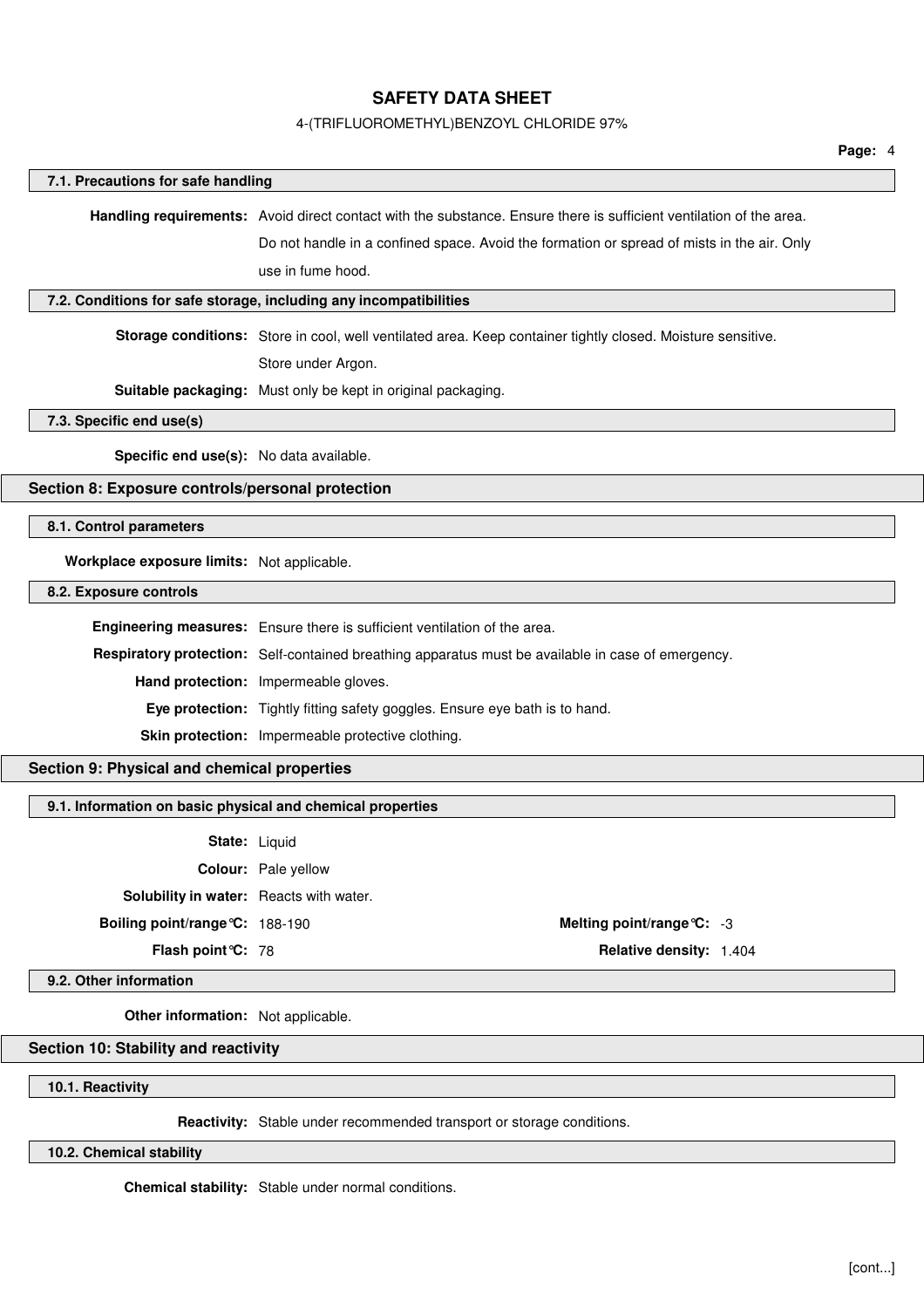### 4-(TRIFLUOROMETHYL)BENZOYL CHLORIDE 97%

## **10.3. Possibility of hazardous reactions**

**Hazardous reactions:** Hazardous reactions will not occur under normal transport or storage conditions.

### **10.4. Conditions to avoid**

**Conditions to avoid:** Heat. Moist air. Humidity.

### **10.5. Incompatible materials**

**Materials to avoid:** Strong oxidising agents. Strong acids.

## **10.6. Hazardous decomposition products**

**Haz. decomp. products:** In combustion emits toxic fumes of carbon dioxide / carbon monoxide. Hydrogen

chloride (HCl). Hydrogen fluoride (HF).

### **Section 11: Toxicological information**

## **11.1. Information on toxicological effects**

### **Relevant hazards for substance:**

| Hazard                        | Route      | Basis                           |
|-------------------------------|------------|---------------------------------|
| Skin corrosion/irritation     | <b>DRM</b> | <sup>।</sup> Based on test data |
| Serious eye damage/irritation | OPT        | <sup>1</sup> Based on test data |

#### **Symptoms / routes of exposure**

**Skin contact:** Blistering may occur. Progressive ulceration will occur if treatment is not immediate.

**Eye contact:** Corneal burns may occur. May cause permanent damage.

**Ingestion:** Corrosive burns may appear around the lips. Blood may be vomited. There may be bleeding from the mouth or nose.

**Inhalation:** There may be shortness of breath with a burning sensation in the throat. Exposure may cause coughing or wheezing.

### **Section 12: Ecological information**

**12.1. Toxicity**

**Ecotoxicity values:** Not applicable.

## **12.2. Persistence and degradability**

**Persistence and degradability:** No data available.

**12.3. Bioaccumulative potential**

**Bioaccumulative potential:** No data available.

**12.4. Mobility in soil**

**Mobility:** No data available.

## **12.5. Results of PBT and vPvB assessment**

**PBT identification:** This substance is not identified as a PBT substance.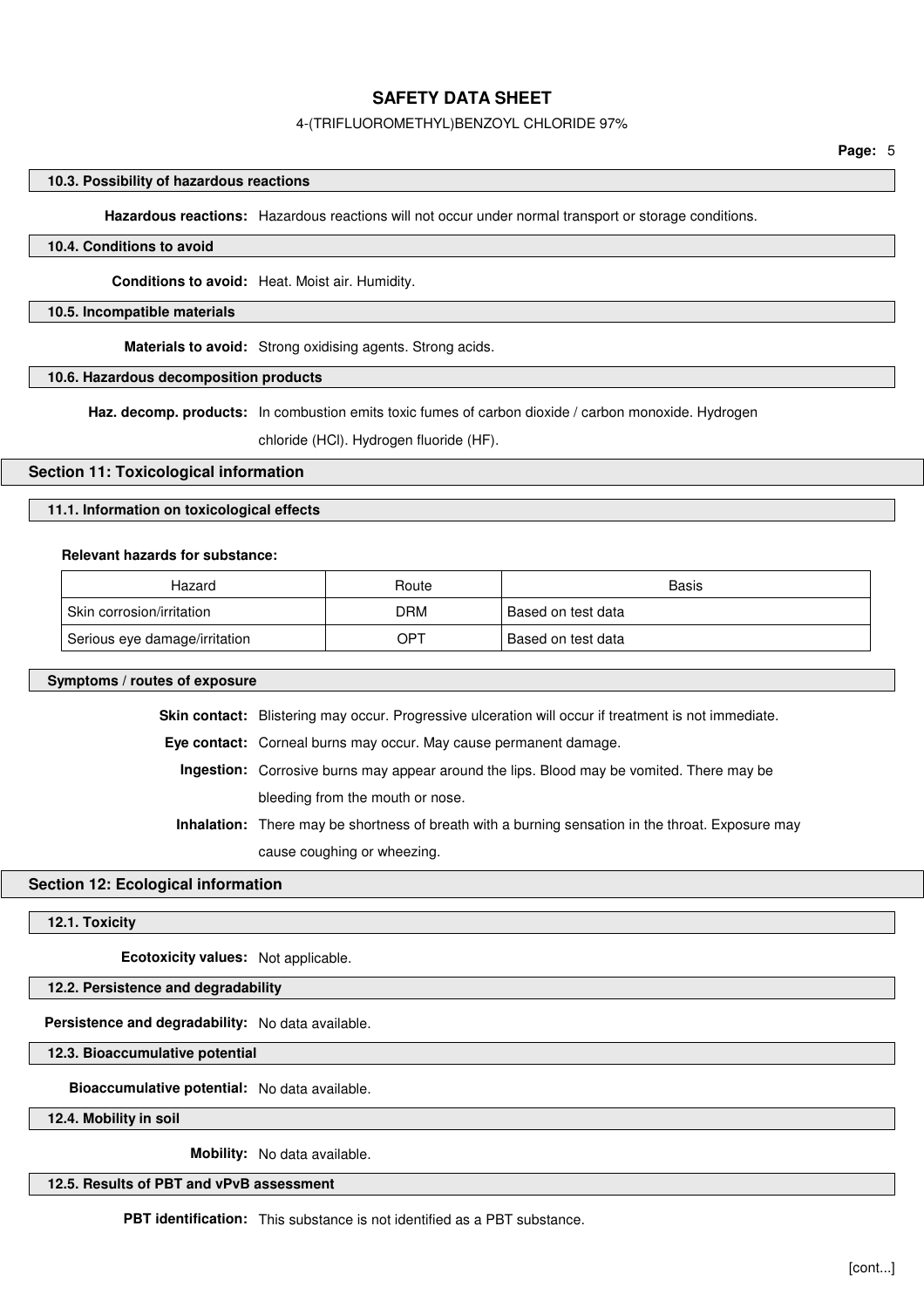#### 4-(TRIFLUOROMETHYL)BENZOYL CHLORIDE 97%

**Page:** 6

### **12.6. Other adverse effects**

**Other adverse effects:** No data available.

## **Section 13: Disposal considerations**

### **13.1. Waste treatment methods**

| Disposal operations: MATERIAL SHOULD BE DISPOSED OF IN ACCORDANCE WITH LOCAL, STATE AND                             |
|---------------------------------------------------------------------------------------------------------------------|
| FEDERAL REGULATIONS                                                                                                 |
| <b>Disposal of packaging:</b> Dispose of as special waste in compliance with local and national regulations Observe |
| all federal, state and local environmental regulations.                                                             |
| <b>NB:</b> The user's attention is drawn to the possible existence of regional or national                          |

regulations regarding disposal.

# **Section 14: Transport information**

**14.1. UN number**

**UN number:** \* UN3265

**14.2. UN proper shipping name**

**Shipping name:** CORROSIVE LIQUID, ACIDIC, ORGANIC, N.O.S.

**14.3. Transport hazard class(es)**

**Transport class:** 8

**14.4. Packing group**

**Packing group:** \* II

**14.5. Environmental hazards**

**Environmentally hazardous:** No **Marine pollutant:** No

**14.6. Special precautions for user**

**Tunnel code:** \*

**Section 15: Regulatory information**

**15.1. Safety, health and environmental regulations/legislation specific for the substance or mixture**

**15.2. Chemical Safety Assessment**

**Chemical safety assessment:** A chemical safety assessment has not been carried out for the substance or the mixture

by the supplier.

## **Section 16: Other information**

## **Other information**

**Other information:** This safety data sheet is prepared in accordance with Commission Regulation (EU) No

453/2010.

\* Data predicted using computational software. Toxtree - Toxic Hazard Estimation by